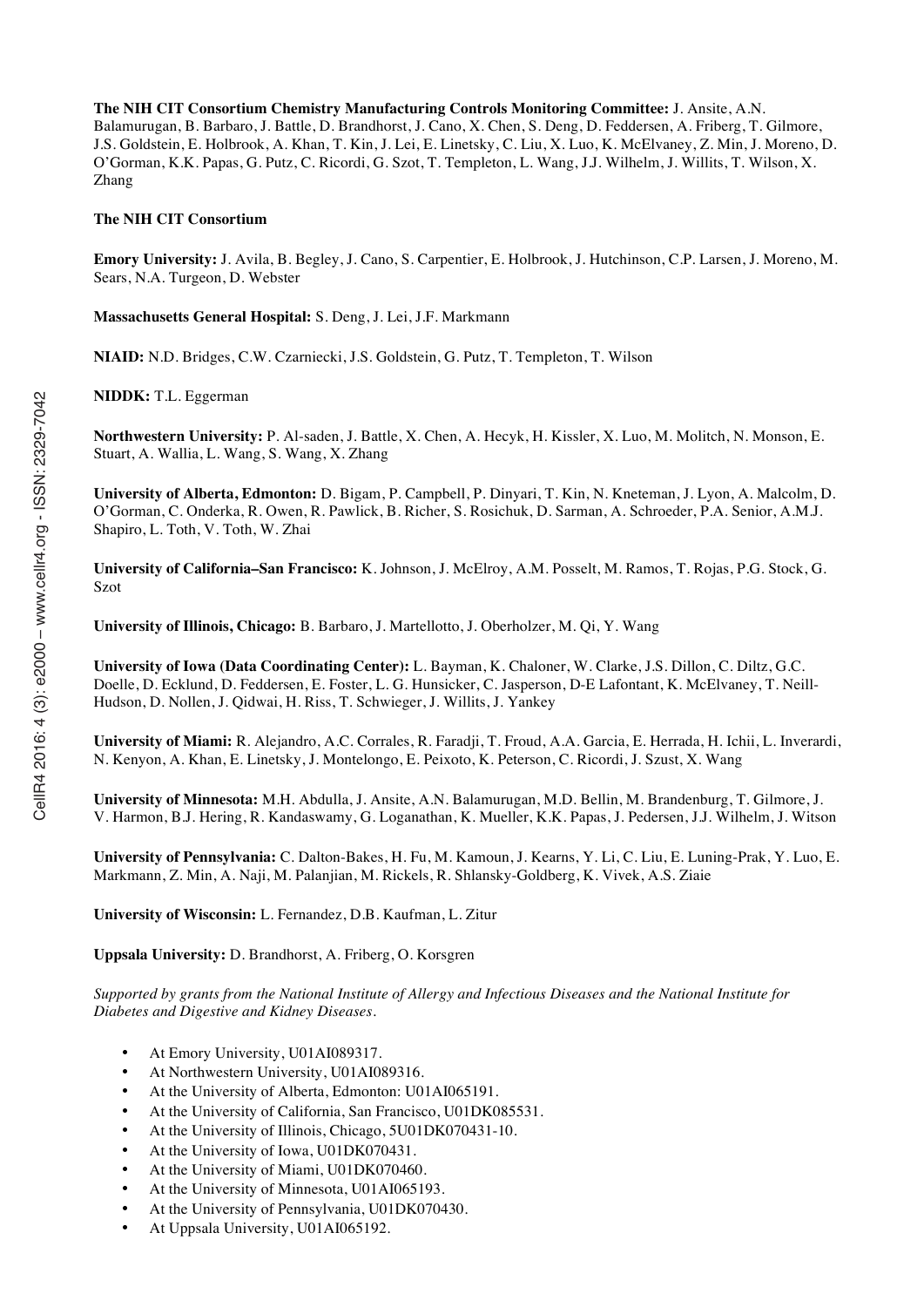*In addition, the study was supported by the following GCRC and CTSA awards:*

- At Emory University: UL1TR000454.
- At Northwestern University: 5UL1RR025741 and 8UL1TR000150.
- At the University of California, San Francisco, UL1TR000004.
- At the University of Illinois, Chicago, UL1TR000050.
- At the University of Miami: 1UL1TR000460.
- At the University of Minnesota: 5M01-RR000400 and UL1TR000114.
- At the University of Pennsylvania: UL1TR000003.

Address correspondence to: Camillo Ricordi MD, Chairman, CIT Steering Committee, ricordi@miami.edu

# **To cite this article**

*Raw Material Specification, Collagenase NB 1, Premium Grade – Standard Operating Procedure of the NIH Clinical Islet Transplantation Consortium*

CellR4 2016; 4 (3): e2000